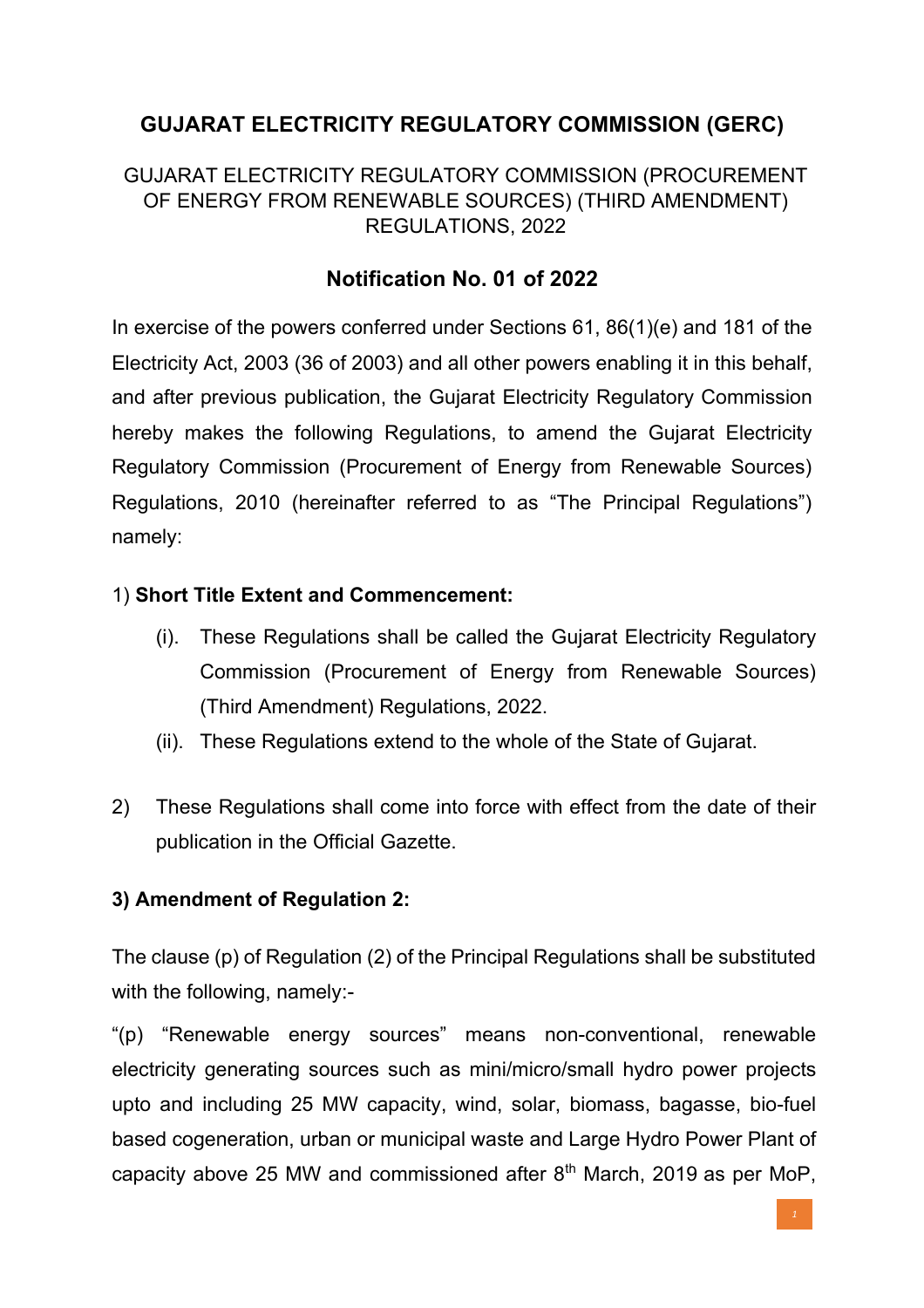Government of India Notification No. F. No. 15/2/2016-H-I (Pt.) dated 08.03.2019 and such other sources as recognized or approved by the Central Government or by the State of Gujarat. The energy generated from Large Hydro Power Projects (LHPs) with an installed capacity above 25 MW which come into commercial operation after  $8<sup>th</sup>$  March, 2019 shall be eligible for fulfilling the Hydro Power Purchase Obligation (HPO)"

## **3) Substitution of Table II of Regulation 4.1:**

Table II provided in the Gujarat Electricity Regulatory Commission (Procurement of Energy from Renewable Sources) (Second Amendment) Regulations, 2018 shall be substituted by following Table - II:

|         | Minimum Quantum of purchase (in %) from renewable energy |       |            |                     |         |
|---------|----------------------------------------------------------|-------|------------|---------------------|---------|
|         | sources (in terms of energy in kWh)                      |       |            |                     |         |
|         | Wind $(\%)$                                              | Solar | Hydro      | Others (Biomass,    | Total   |
| Year    |                                                          | (% )  | Power      | Bagasse & Bio-fuel  | $(\% )$ |
|         |                                                          |       | Purchase   | based cogeneration, |         |
|         |                                                          |       | Obligation | MSW and             |         |
|         |                                                          |       | (HPO)      | Small/Mini/Micro    |         |
|         |                                                          |       | $(\% )$    | Hydro)              |         |
|         |                                                          |       |            | '%)                 |         |
| (1)     | $\left( 2\right)$                                        | (3)   | (4)        | 35)                 | 6)      |
| 2017-18 | 7.75                                                     | 1.75  |            | 0.50                | 10.00   |
| 2018-19 | 7.95                                                     | 4.25  |            | 0.50                | 12.70   |
| 2019-20 | 8.05                                                     | 5.50  |            | 0.75                | 14.30   |
| 2020-21 | 8.15                                                     | 6.75  |            | 0.75                | 15.65   |
| 2021-22 | 8.25                                                     | 8.00  |            | 0.75                | 17.00   |
| 2022-23 | 8.25                                                     | 8.00  |            | 0.75                | 17.00   |
| 2023-24 | 8.40                                                     | 9.50  | 0.05       | 0.75                | 18.70   |
| 2024-25 | 8.55                                                     | 11.25 | 0.10       | 0.80                | 20.70   |

Table – II: Minimum percentage for Renewable Power Purchase Obligation

# **4) Substitution of para 2 of Principal Regulation 4.1**

Provided that:

a. Hydro power Purchase Obligation (HPO) shall be met from the power procured from eligible large hydro power projects (LHPs) including pump storage projects having capacity of more than 25 MW commissioned on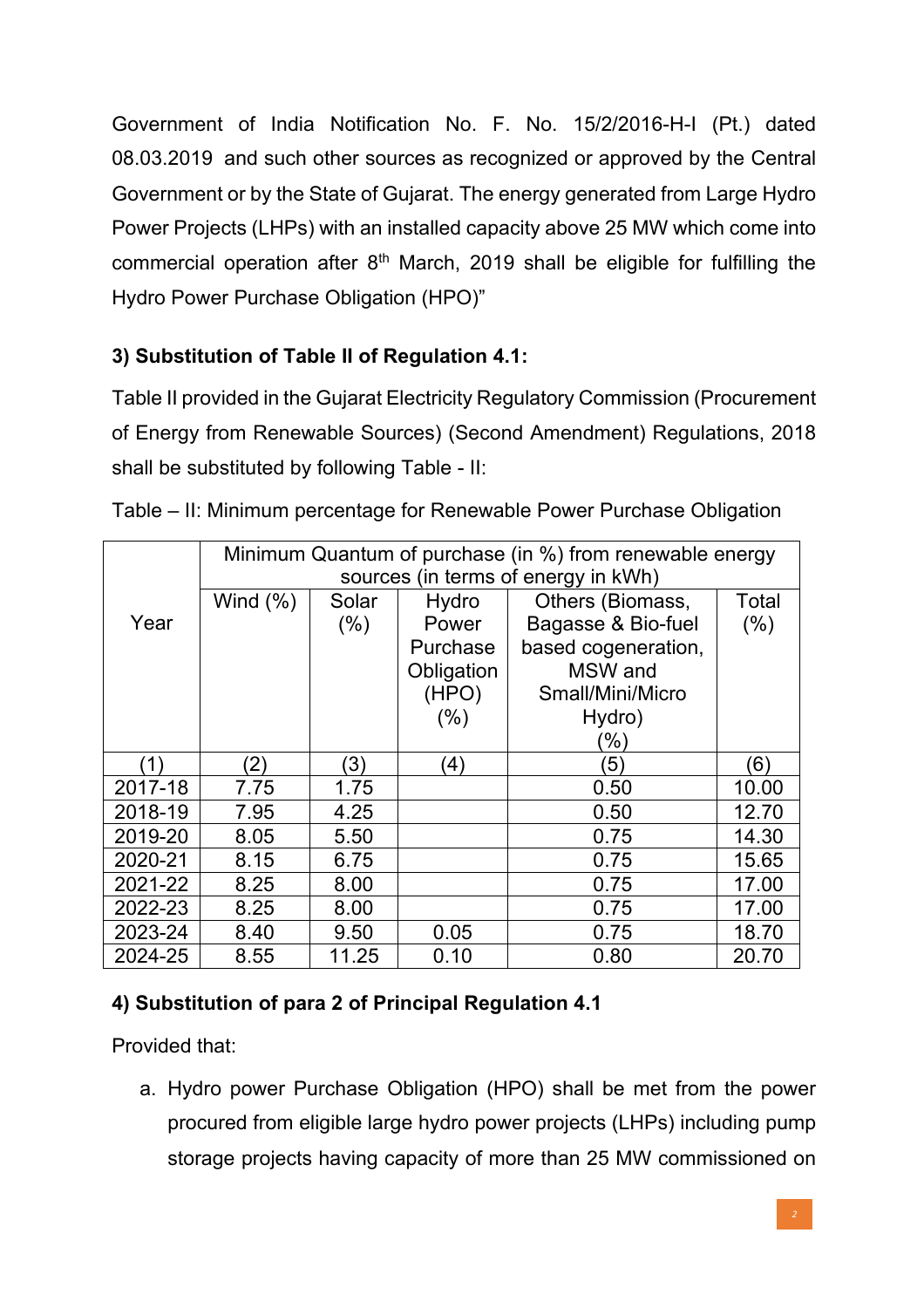and after 08.03.2019 and upto 31.03.2024 in respect of 70% of the total generated capacity for a period of 12 years from the date of commissioning. Free power to be provided as per the agreement with the State Government and that provided for Local Area Development Fund (LADF), shall not be included within this limit of 70% of the total generated capacity.

Provided also that hydro power imported from outside India shall not be considered for meeting HPO.

- b. Further to facilitate compliance of HPO, Hydro Energy Certificate mechanism as available to be utilised by obligated entities.
- c. HPO liability of the State/Discom could be met out of the free power being provided to the State from LHPs commissioned after 08.03.2019 as per agreement at that point of time excluding the contribution towards Local Area Development Fund (LADF), if consumed, within the State/Discoms. Free power (not that contributed for Local Area Development) only to the extent of HPO liability of the State/Discom shall be eligible for HPO benefit.
- d. If the above-mentioned minimum quantum of power purchase either from Solar or Wind or Large Hydro Power Plant of capacity above 25 MW and commissioned after 8th March, 2019 as per MoP, Government of India Notification No. F. No. 15/2/2016-H-I (Pt.) dated 08.03.2019 or Others (including Biomass, Bagasse & Bio-fuel based cogeneration, MSW and Small/Mini/Micro Hydro) is not available in a particular year, then in such cases, additional renewable energy available either from Solar or Wind or Large Hydro Power Plant of capacity above 25 MW and commissioned after 8<sup>th</sup> March, 2019 as per MoP, Government of India Notification No. F. No. 15/2/2016-H-I (Pt.) dated 08.03.2019 or Others shall be utilised for fulfilment of RPO.